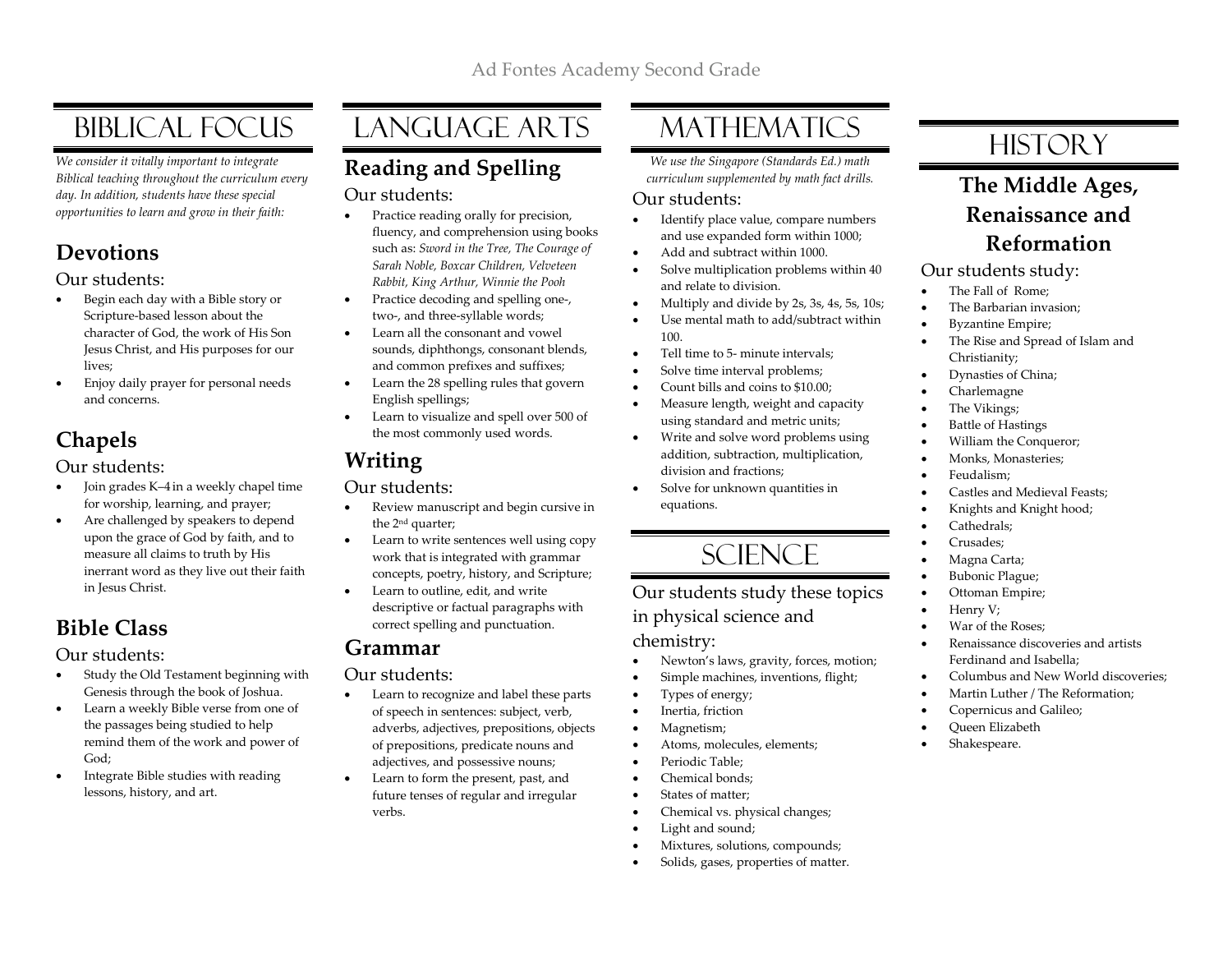## **ENRICHMENT**

## **Poetry and Recitations**

*Our students memorize and recite a variety of poems and other materials to enhance their studies and make them fun; selections may include the following:*

- "All Things Bright and Beautiful"
- "The Spider and the Fly"
- "Creation" song
- "Norman and Saxon," Kipling
- "Kublai Khan," Coleridge
- "Family Dragon," Widemer
- "A Song of Sherwood"
- "The Land of Story-Books." Stevenson
- "The Duel," Field
- "The Song of Mr. Toad," Graham
- "The Wise Old Owl," Richards
- "The Atoms Family"
- Weekly Bible verses and longer passages
- "Old and New Testament Books" songs
- The Ten Commandments
- The Lord's Prayer
- Apostles Creed

#### **Art**

Our students have an extended art class each week in which they:

- Learn to identify God's elements of design as seen in creation: value, color, space, shape, texture, and line;
- Use these elements to create their own works of art;
- Become familiar with the works of master artists throughout history.

### **Music / Drama**

Students have music classes twice a week with a music specialist in which they:

- Learn to match pitch, sing the most common harmonic intervals, analyze rhythms, learn half and sixteenth notes.
- Learn classic hymns of the faith.
- Recognize compositions from different periods of history.
- Learn about the lives of famous composers.
- Attend a symphony concert each year.

Students have drama instruction for 6-7 weeks culminating in a class play in the spring.

### **P.E.**

Our students participate in a physical education class twice a week. They work to develop agility, coordination, game skills, and good sportsmanship.